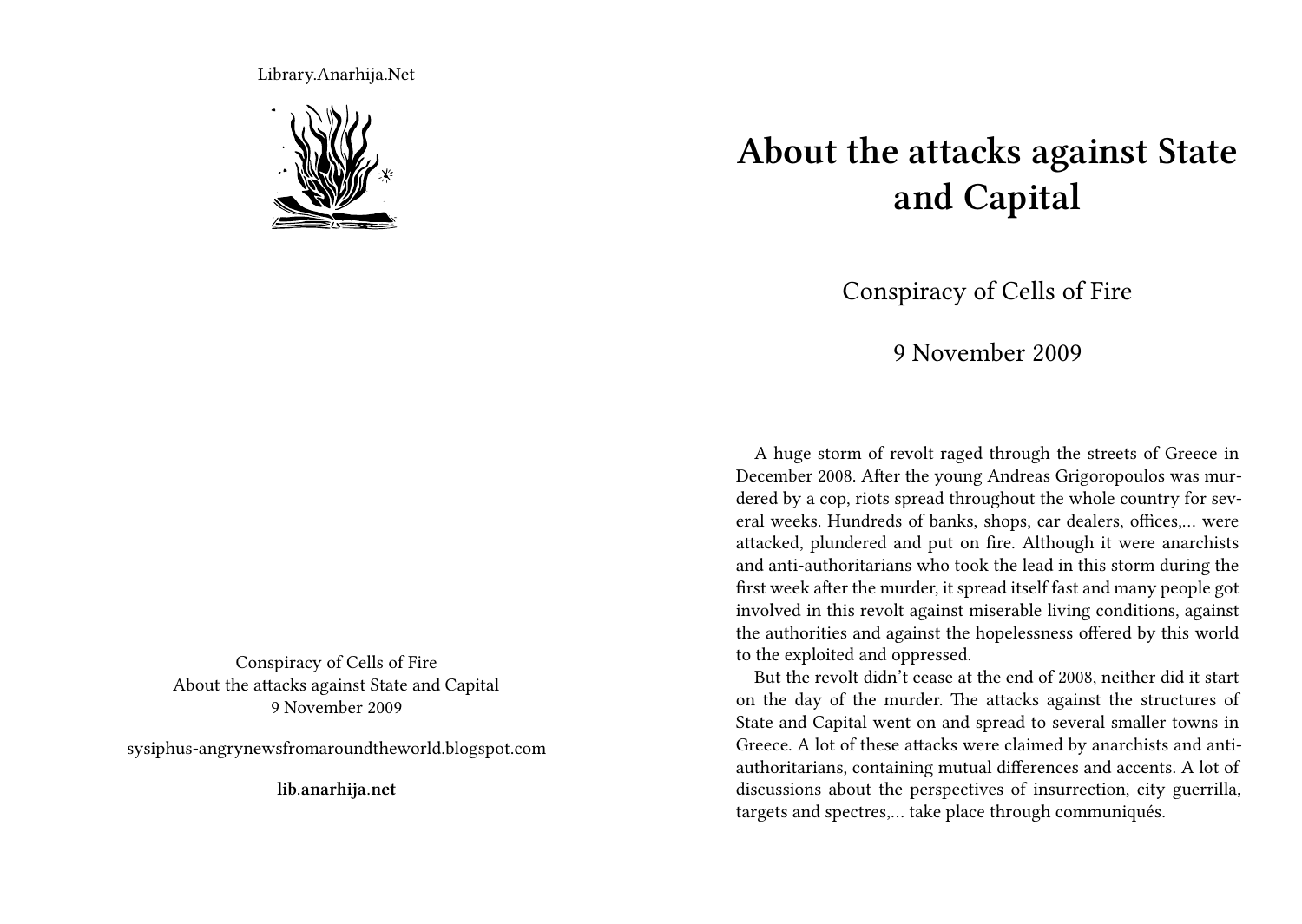On the 24<sup>th</sup> of September 2009, four people are arrested by the anti-terrorist unit. They are charged for "membership of the Conspiracy of Cells of Fire", "possession of explosives", "terrorism"… The arrests took place one day after an attack against the house of a socialist politician. The police claims to be in possession of fingerprints of the suspects they found on unexploded bombs; they claim as well to have found pressure cookers, material to make electronic delaying mechanisms, leftovers of explosive material,… during the two house searches (the comrades were arrested in two different houses). The four arrested were brought to the prosecutor. One person was released under the condition of remaining available for the investigation, while the other three were transferred to prison awaiting their trial. The prosecutor as well issued a warrant against six other comrades. All six of them are on the run, despite the elaborate manhunts of the police and the roadblocks that were put up in and around Athens for days.

About 180 fire attacks and, since a couple of moths, artisanal bombing attacks were carried out under the name of 'Conspiracy of Cells of Fire'. The attacks targeted banks, car dealers, shopping centres, governmental institutions, police stations, offices of political parties, houses of politicians, judges, criminologists and journalists, private security firms, companies building prisons,… Several coordinated fire attacks took place: some tens of targets got attacked on a few days of time. The claims did not only criticize Capital, State and Authority (in all of their aspects), but as well the resignation of the exploited, their herd mentality, their collaboration with the system. They refuse to regard oppression and exploitation as simply being imposed by batons and blackmail, but understand it as a social relation in which all have their responsibility –and make or don't make the choice to fight against it.

The communiqué beneath claims an attack against an election meeting of the previous first minister Karamanlis that took place at the eve of the elections. An artisanal bomb was put in a garbage container next to the building where the meeting took place. The meet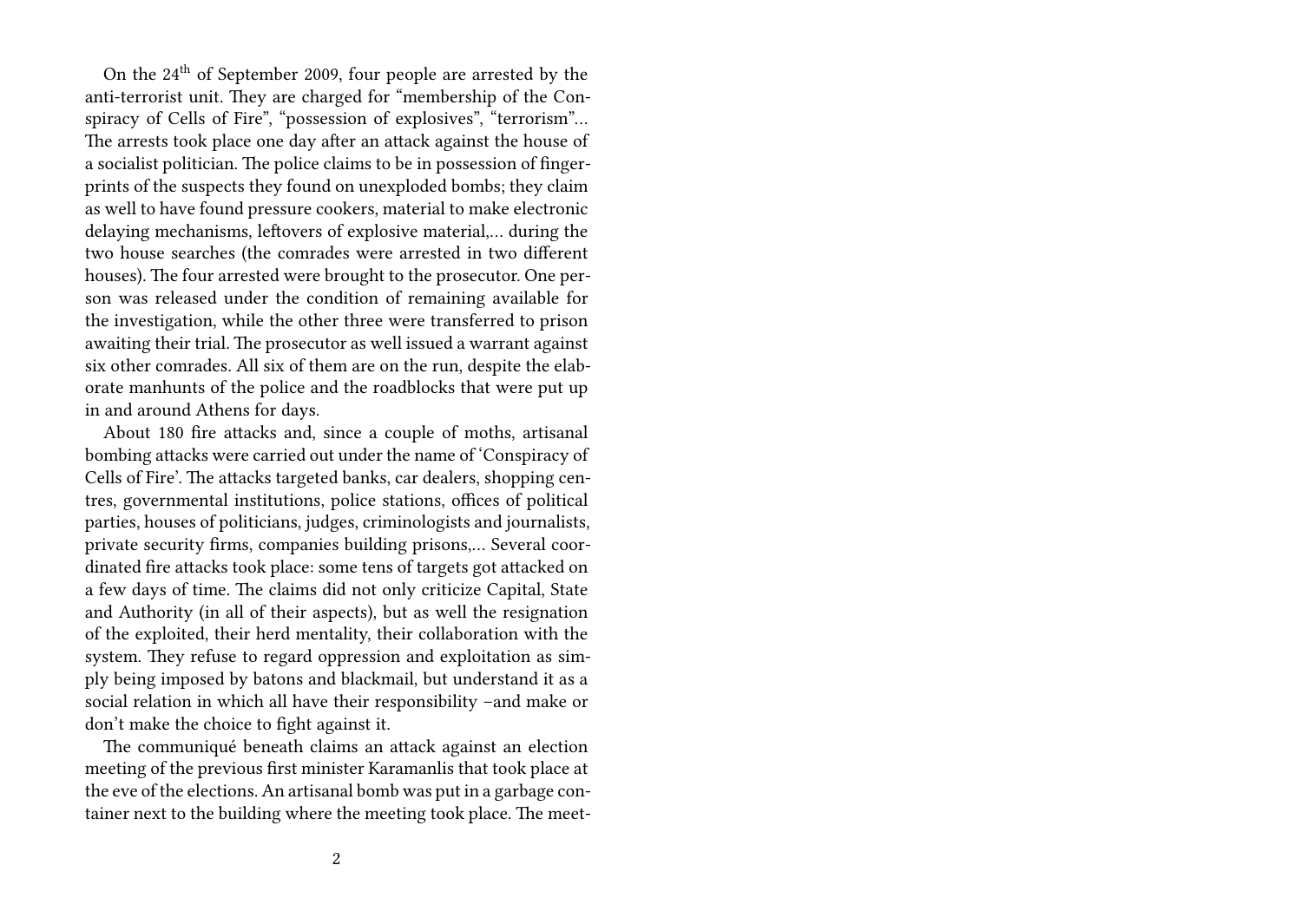into the white-azure (colours of Nea Demokratia) mass, passed next to civil cops and riot cops –believing we were part of the mass they wished us victory- and arrived at the spot where we wanted to place the bomb. We saw three civil cops and two riot cops in the  $3<sup>th</sup>$  of September street and the Guilfordou street and as well a civil cop on the corner of these streets. We went into the alley, left the bomb and so we sent a message about the arrests, the dismantlement and the zero tolerance.

Now is the time for everyone to question themselves and find out if they continue or resign in a definite way from their decisions. We must show them individually and collectively that we don't back the sails. We'll stay until the end. If they go to extremes in trying to find us, let us go to our uttermost extremes in trying to be the first ones to attack. The one going home is the looser of this war. No step backwards, no postponement. From now on strategy will be replaced by hatred, intelligent projects by complete determination.

Let's free our destructive instincts. May a new cycle of guerrilla begin, even harder and even more destructive. May every house become a hiding place and may all hiding places become fire that will burn them alive. Let's show them that the new guerrilla is not a soap bubble, nor a teenage impulse, nor an explosion of artistic anxiety. The realisation and reanimation of our aggressive desires, our negations, our existence is attacking the status quo. You will always be right in front of us… and we'll see who's with his back against the wall.

## *Conspiracy of Cells of Fire – Nihilist Fraction*

*PS: We give our greetings to the anarchists and comrades Christos Stratigopoulos and Alfredo Bonanno who, despite his age, keeps treasuring his unaltered negation and continues walking on the way he choose to walk.*

ing was evicted. The 'Conspiracy' talks about the recent attacks as well. On the 4<sup>th</sup> of October, the socialists of the PASOK win the elections. Together with the green party they form up the government. One of the first measures they took was sending an overwhelming police force to Exarchia, a neighbourhood in Athens where the anarchists and anti-authoritarians are very strong. This police force stayed for several days in order to pacify the situation. The socialists, in the best of their traditions, made the struggle against the anarchists and the spread of the attacks an important issue on their agenda…

By publishing this communiqué, which of course offers a limited view upon the activities and ideas of the 'Conspiracy of Cells of Fire', we want in the first place to offer comrades the possibility to learn about their ideas, to discuss them and to use them as a basis for recognition or critical solidarity. The first step in developing a revolutionary solidarity always has to be the examination of and discussion about the ideas, actions and reasons for acting of the arrested comrades. We hope the translation of this last communiqué of the Conspiracy contributes to this.

## **THIS IS HOW IT IS… IF THAT'S WHAT YOU THINK…**

Never did we stop struggling during difficult times, did hot breath touch us, not even when the dogs around us were barking. We looked at each other, self sure about the decisions we made. We checked our weapons, we interrogated our hatred: "Let's go for it once again… this time 'till the end…"

After our attack against the ministry of Macedonia-Thrace and the announcement of the national elections, two of our cells decided in cooperation with the comrades of the Nihilist Fraction to once again call for the strategy of social provocation by hitting the houses and offices of political personalities. The first blow in this series of bombing attacks was directed against the house of the PASOK-candidate (Greek social democratic party) Louka Katseli in Kolonaki. We decided to accomplish this attack in two days time. On the day of the attack itself we were surprised to hear the jour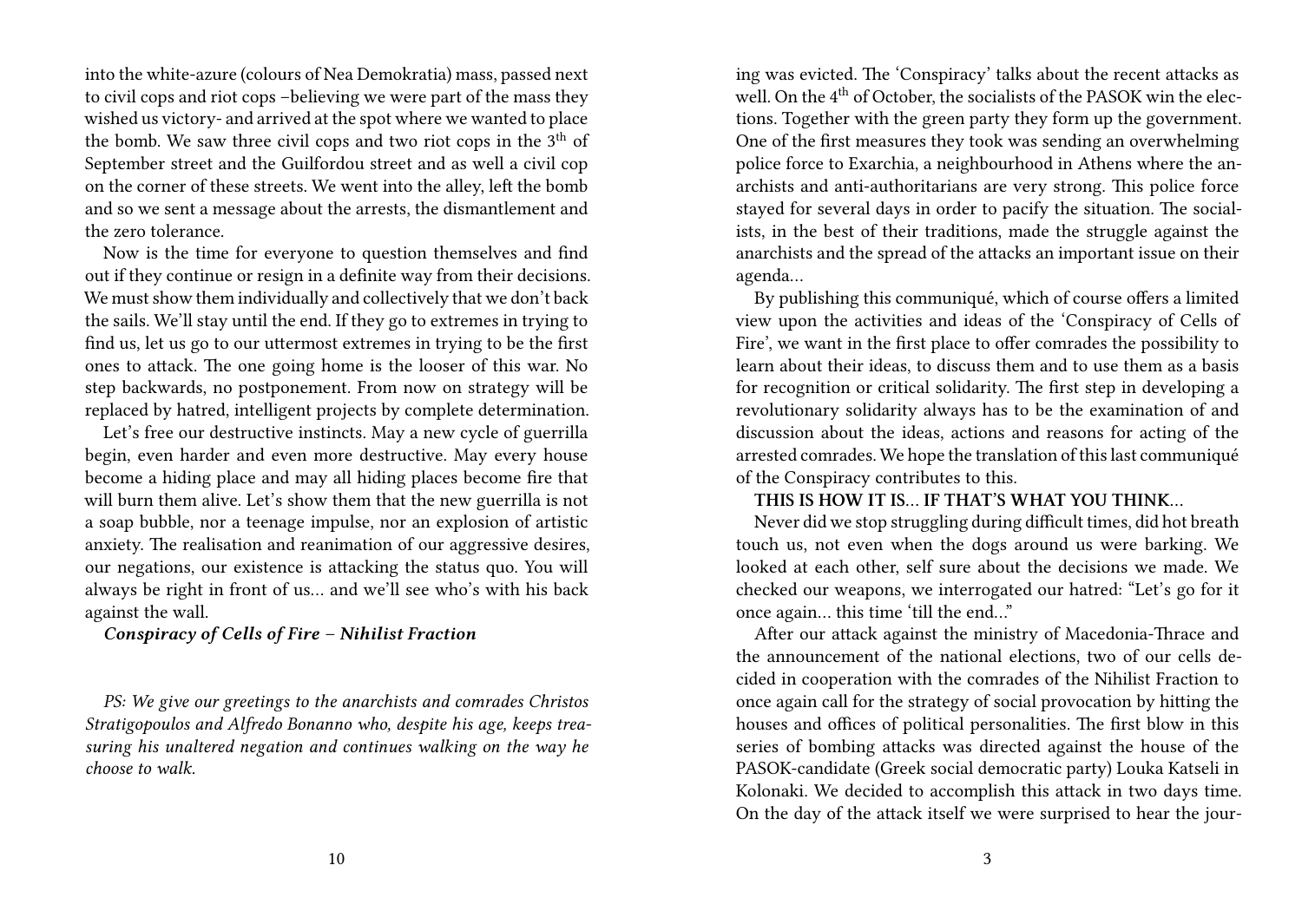nalists celebrating the dismantlement of our organisation: raid in a hiding place in Halandri, several days of being followed by the cops, success for the EYP (National Agency for Information), localisation and identification of the fingerprints of previous attacks, scenarios about the logic of communicating vessels…

All of this while on the same day we attacked in Kolonaki without any disturbance, under the eye of the police, without worries. These events would provoke nothing but laughter were it not that some people are named to be members of our organisations and are being prosecuted. This is the perfect scenario to satisfy the cannibal instinct of the journalists and the society which has been demanding the arrest of terrorists for months now. Tricks for the elections… internal police affairs… fireworks that cause fear… we don't understand their logic and will not follow it.

But all that was said remains aggravated in our memory and the solemn word we've spoken without any accompanying thought was: "REVENGE".

Revenge for the party they have had in celebration of our so called arrests under the pretext of the  $20<sup>th</sup>$  birthday of the execution of the terrible Bakogianni. [In September 1989 this politician of the right wing party Nea Demokratio was shot through the head by the armed group called the  $17<sup>th</sup>$  of November] A feast at which its protagonist, the big pimp Karamanlis [*Greek first minister, voted away on the 4th of October 2009*], arrogantly declared his triumph over revolutionary terrorism.

Revenge for the journalist vermin who are pretending to be great writers and speak about the "terrorists of the cooking pots and the play station", about chiefs and subordinated youngsters. Bur revenge as well for the sensitive mentors of the progressive press which worriedly talk about the good children next doors. Revenge as well for this fucking society which smiled maliciously, believing she had been freed from us, that she could go to bed safely. Revenge for the police bastards who play the tough ones in their bullet proof costumes and who show their machine guns in the time of their

take a wild path with our longs breathing on the torpedoing rhythm of an unpronounceable mutiny.

We shall play the Russian roulette, the revolver of life in our hands, instead of dying quietly and patiently, far away from what we're looking for. We know that we are not alone. We know new comrades of the fire to be with us, and we are with them. Beyond all expectations, the new guerrilla has scratched her own razor notch on the face of this world. The new groups have been able to flourish and write their own history, even while they have been blackened and despised by the old 'celebrities', even while they have known the suspicion and the posterior advises of the illuminated.

We send our love and respect to all new guerillos and we call for them to join the battle against the small and big, the visible and invisible prisons of our life, and this until the end. To the others, those who burden us with their exhausting justifications and their so called experience, we don't listen. The revolutionary hostilities will not cease, also not to temper the ease of the wormy voters. The supporters of the party, just like the football hooligans, are travelling from one city to another to take part in all meetings, they drag their living corpse and shout party slogans. Faces transformed by slogans such as "You are the first minister" parade on TV while representing the basis of the electorate, the quintessence of democracy. When the chief is coming to play his 2 hours of theatre, the mass gets struck by tears of emotion and numbness. This idiotic mass, reminding of movies with living deaths, can only be a target. The quantity of the mass does not touch us, neither does the presence of young and old, men and women. It is all about that moment on which the inertia of the people transforms into shouts and supports for democracy.

So we decided to make a bomb explode into their faces, to send a message during the last speech of the first minister, to provoke the authorities to panic and evacuate the place. Electors running away in panic while the clearers of mines start a race against the clock trying to neutralize the bomb. We crossed the Solomon street, merged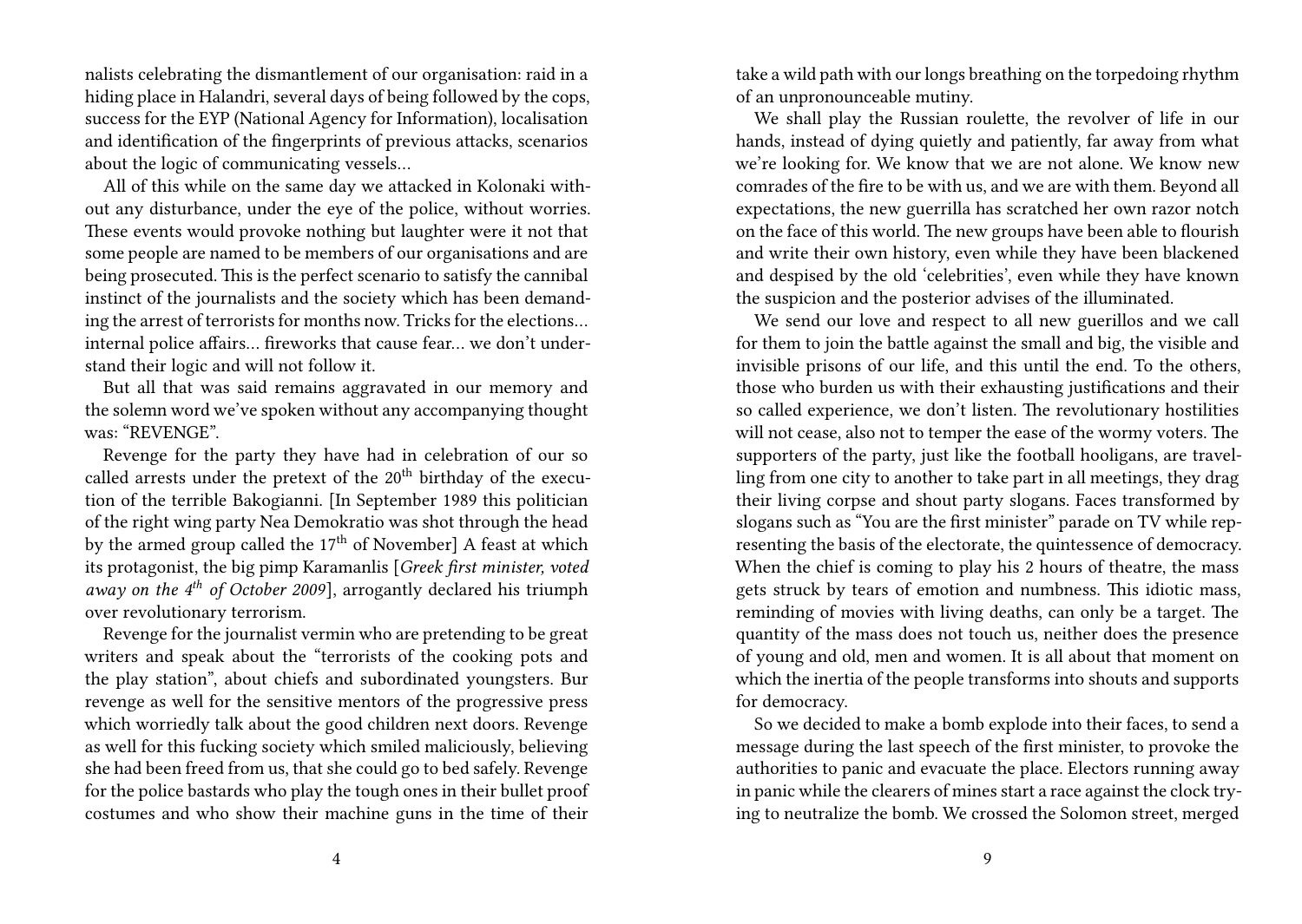sisted against tyrants, they don't support their oppressors, they don't pine away in their fake cells. Because victims simply don't have a choice.

But the people of the current society, they do have choices and by consequence responsibilities. Maybe we are all living –we and the society- the same shit, but let's not forget that the prisoners and guards who live in the same prison are not allied.

We feel the same way about this society in which nothing sparkles and the disgusting cowardness reigns. So it didn't take long for this idea to be born. We chose to hit an election meeting, a meeting where the dull mass of garbage-on-feet hurries to get out on the street and cheer to their leaders. The choice for a meeting of Nea Demokratia was purely esthetical. We couldn't stand the spectacle of the fat idiot Karamanlis boasting about a non existent success against revolutionary terrorism. We want to remind him that a big mouth serves no-one.

As well we wanted to temper the ambitions of the clowns of the anti-terrorist service who wanted to take revenge for their agent that was knocked out by the organisation 'Sect of Revolutionaries' [*this cop was executed in April 2009*] and who play their game at the expense of people who have nothing in common with the new urban guerrilla. And at last we want to send a message to all.

From now on, the space of indifference has ceased to exist. The revolutionary terrorism and we, as Conspiracy of Cells of Fire, take the step towards social threat and nihilist aggression. The majority will remain to be in front of us as our enemy as long as she is hiding behind the psychology of the masses camouflaging their personal responsibilities; as long as she defines herself as the poor cheated people that are the victims of injustice. Zero tolerance for justifications. It is difficult to wake up in the morning in an unworthy world, in between stupefied smiles, exhausted bodies, fake gestures, apathic looks and in the middle of a dominating absence. We got rid of all luggage that stopped us: dead relationships, lustreless situations, regular opinions, hypocrisies, permanent repetitions and we

weak and fabricated victory but who were crying, running away and hiding under their desks when we attacked the police stations at night to burn them down.

Revenge against the bastard prosecutors and examining magistrates who think they can capture our hatred and our conscience, our feeling and our logic in the pages of their procedure, believing they can frighten us with it.

Revenge for everything we live, we loose, for everything which could have happened to us by choosing for the new urban guerrilla as a living condition.

Today the truth is known to us and our prosecutors. We know their spectacle doesn't seduce the people who are able to think nor frighten those who chose a place which only few people dare to choose to be their country.

About all of the others, we don't care too much.

By the way, a few months ago, in May to be precise, we wrote at the time we placed bombs at the police stations of Stavroupoli and Penteli: "The result is even poorer and more picturesque. The biggest part of the arrested is 'being prosecuted for their ideas' or for accidentally passing by the place of the attack. We, we don't think that an arrest should result in the creation of martyrs… neither do we think that a prosecuted should be scarified for the good cause. But you should know that our choices bring responsibilities. The more we think about it, the more confident –and by consequence more demanding- we become towards ourselves and our comrades."

In this way we want to make understood that we are people who live up to their word as if it was an engagement for life. That's why we would at least be incoherent and cowardly if we would deny our principles and positions by declaring that we reject and judge every violent action or if we would declare to not be familiar with the organisation we are part of, as was according to the journalists done by two of the arrested. And that makes sense since those people have nothing to do with us.